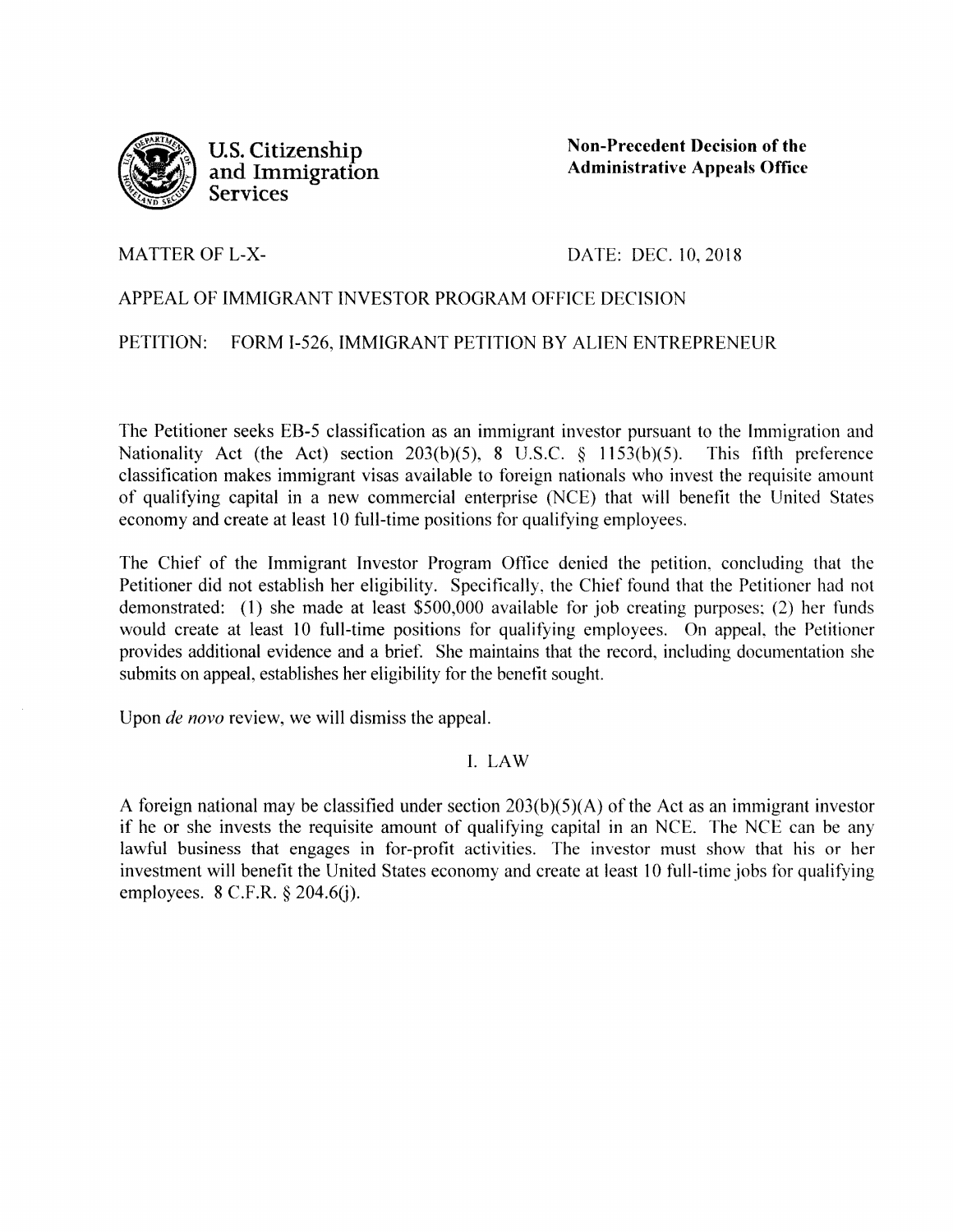.

#### II. ANALYSIS

The record shows that the Petitioner invested  $$500,000'$  in ..., the NCE, which intends to use \$7,500,000 investment funds from 15 EB-5 investors to convert an office building to a senior living facility and to operate the establishment in  $Arizona<sup>2</sup>$ 

The Petitioner acknowledges that in December 2016, the Securities and Exchange Commission (SEC) brought a lawsuit against the NCE, related businesses, and  $\frac{3}{2}$  in the U.S. (SEC) brought a lawsuit against the NCE, related businesses, and  $\frac{1}{2}$ , in the U.S. District Court for the  $\frac{1}{2}$  of California, alleging diversion and misappropriation of EB-5 funds to finance own businesses and luxury lifestyle. Since January 2017, the NCE and other defendant entities have been in receivership. According to page 10 of the receiver's June 2017 report,<sup>4</sup> "preliminary accounting shows that the EB-5 Investors invested \$7,500,000 into [the NCE]," the project "accounting records, however, indicate that only \$4.768 million of these proceeds was invested in the project." The receiver concludes that "approximately \$2.7 million of investor funds appear to have been diverted elsewhere.'' He "is exploring approaches to restructuring [the NCE] or selling the asset" and has retained "[a] senior living real estate broker ... to seek out a new financial partner or buyer in an effort to preserve the current intended use as an assisted living facility."

On appeal, the Petitioner claims that she and one other EB-5 investor in the NCE executed a Letter of Intent with an institutional investor, and a number of businesses "to amend the NCE's Limited Partnership Agreement to replace and and affiliates, remove the NCE from [r]eceivership, provide necessary funding to the NCE, and complete and operate the [p]roject." While we are sympathetic to the Petitioner's situation, for which she might be able to seek redress in a different forum, for reasons we discuss below. she has not shown her eligibility for the classification because she has not satisfied the job creation requirement.

# A. Availability of Funds

To demonstrate eligibility for the EB-5 classification, a petitioner must establish that his or her investment has created or will create at least 10 full-time jobs for qualifying employees. *See* 8 C.F.R. § 204.6(i). *Matter of lzummi,* 22 l&N Dec. 169, 179 (Assoc. Comm'r 1998), explains that it is insufficient for a petitioner to show that he or she has remitted funds to a NCE. *Id.* n.7. Rather,

(one of the named defendants in the SEC lawsuit), which owns the NCE's general partner. According to a July 2017 letter from the receiver, has had no involvement with the project as of January 2017.

<sup>&</sup>lt;sup>1</sup> The Petitioner indicates that the NCE is located in a targeted employment area, and that the requisite amount of qualifying capital is downwardly adjusted from  $\frac{$1,000,000}{1,000,000}$  to \$500,000. *See* 8 C.F.R. § 204.6(f)(2).

According to the NCE's 2014 business plan, the name of the project was The 2016 business plan, however, indicates that the project name was later changed to 1 Page 46 of the NCE's 2016 business plan provides that in Page 46 of the NCE's 2016 business plan provides that is the chief executive officer for

<sup>&</sup>lt;sup>4</sup> This is the most recent receiver's report in the file. The Petitioner has not offered updated receiver's reports in support of her petition or appeal.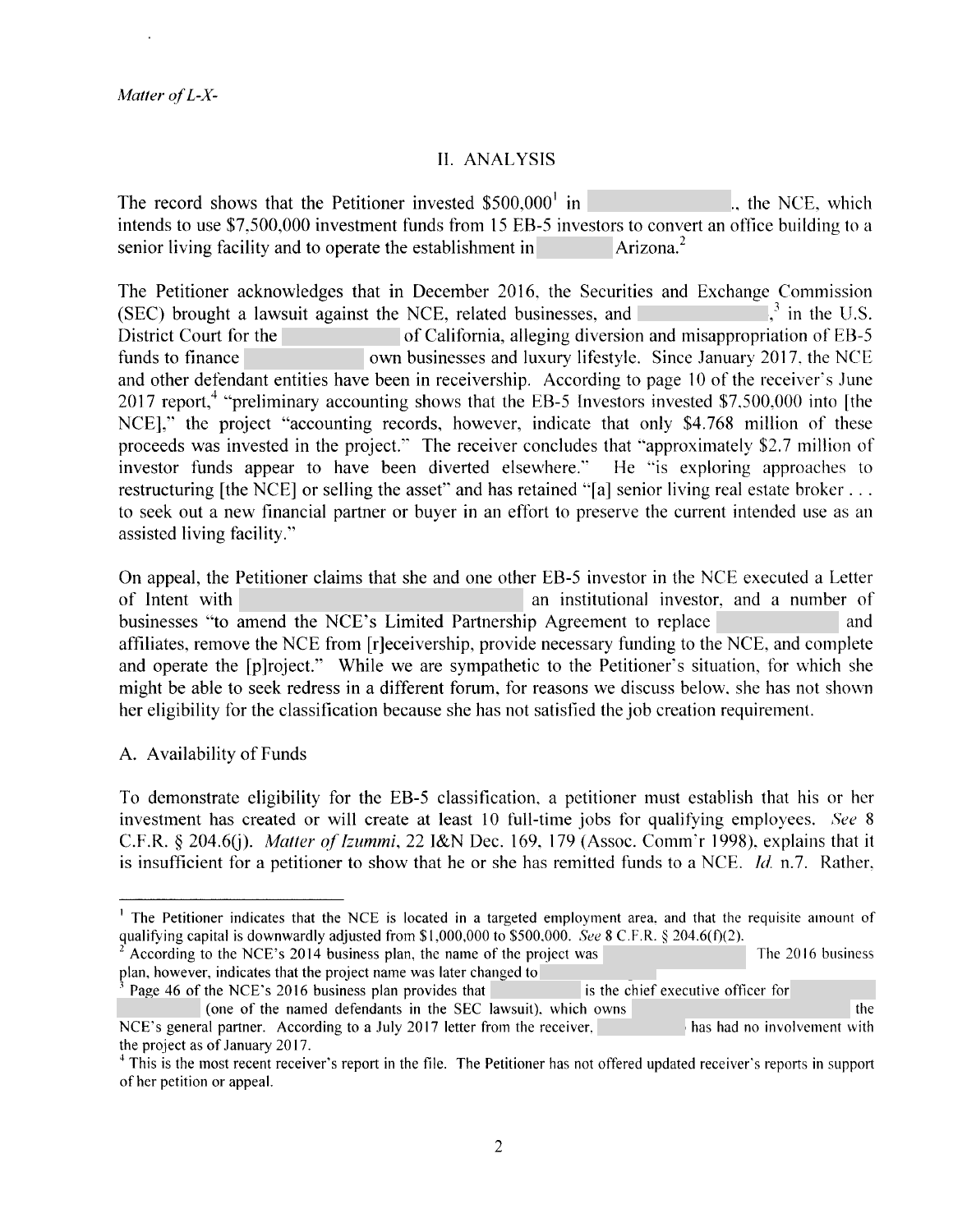the investor must demonstrate that "[t]he full amount of [his or her] funds [are] made available to the business(es) most closely responsible for creating the employment upon which the petition is based." *Id.* at 179; *see also* USCIS Policy Memorandum PM-602-0083, *EB-5 Adjudications Policy* 16, 25 (May 30, 2013), https://www.uscis.gov/legal-resources/policy-memoranda; 6 *USCIS Policy Manual* G.2(A)(2), https://www.uscis.gov/policymanual/HTML/PolicyManual.html. Jn other words. the Petitioner must demonstrate that her \$500,000 investment, in its entirety. has been made available to the NCE to create jobs. Here, she has not made such a showing.

On appeal, the Petitioner acknowledges that "approximately \$2.732 million out of the \$7.5 million of EB-5 funds was diverted from the NCE," and that ·'some of [her] money was not deployed into the [p]roject." The entire amount of her \$500,000 therefore has not been made available to the NCE for job creation purposes. In light of this deficiency. the Petitioner proposes that the 15 EB-5 investors, including her, "make additional capital contributions to the NCE to bring their total EB-5 investment amount up to \$500,000 (currently anticipated at \$182,133.33 per investor)." She submits a March 2018 statement, stating that she is "in the process of and committed to investing another \$182,133.33 of lawfully sourced funds to make sure that [she has] invested a total of \$500,000."

As an initial matter, the Petitioner has not shown that replacing diverted capital, even with additional funds from her, would satisfy the capital at-risk requirement. *See lzummi,* 22 l&N Dec. at 179: *see also* 8 C.F.R. § 204.6(j)(2) (requiring that each investor establish that he or she has placed the required amount of capital at risk for the purpose of generating a return). Each immigrant investor must establish that his or her investment of capital will result in the creation of at least 10 jobs for qualifying employees to establish eligibility. *See* 8 C.F.R. § 204.6(j). Because of this, the replacement of EB-5 capital with other funds does not equate to a return of the original capital attributed to the investor, even if both originate from the same source. Here, the Petitioner has not demonstrated that her proposal to replace her initial EB-5 capital with other funds, as explained below, would result in qualifying job creation.

Relatedly, we note that the expressed intent of the Petitioner and one other EB-5 investor to attempt to remediate the shortfall in funding to the NCE caused by the diversion of EB-5 capital would likely present an impermissible material change. Seeking now to replace those missing funds to complete the same proposed project would effectively increase the minimum required investment into the NCE from \$500,000 to \$682,133.33. A "petitioner must establish that he or she is eligible for the requested benefit at the time of filing the benefit request and must continue to be eligible through adjudication." 8 C.F.R.  $\S$  103.2(b)(1). In addition, "a petition cannot be approved at a future date after the petitioner becomes eligible under a new set of facts.'' *See Matter qf Katigbak,* 14 l&N Dec. 45, 49 (Comm'r 1971). Here, the Petitioner must establish the necessary job creation with capital invested at the time of filing, not based on a later infusion of additional funds.

Furthermore, the Petitioner's statement, at best, reveals her intention to invest an additional \$182,133.33 to replace the diverted funds. First, the regulation at 8 C.F.R.  $\&$  204.6(j)(2) explains that "[e]vidence of mere intent to invest, or of prospective investment arrangements entailing no present commitment, will not suffice to show that the petitioner is actively in the process of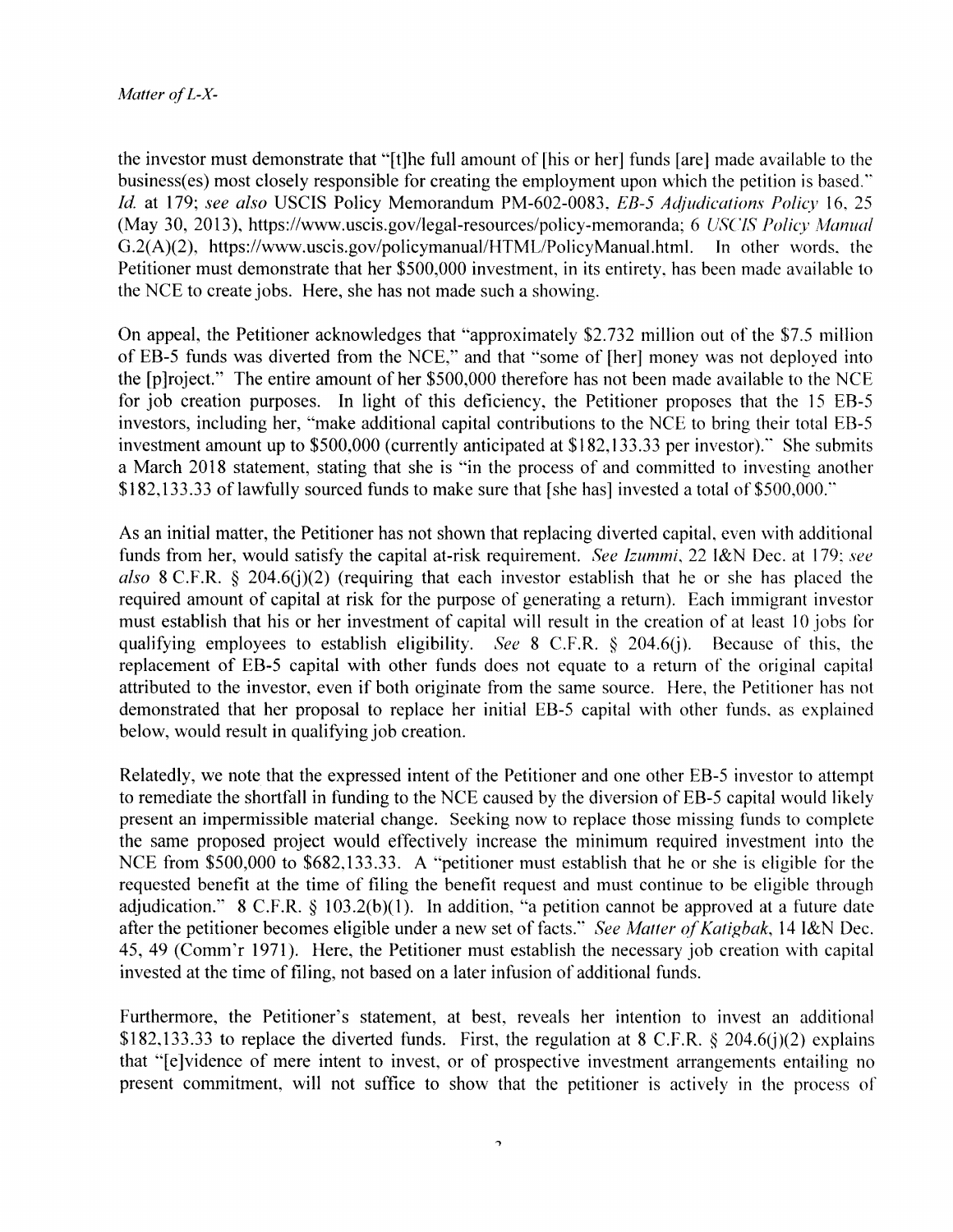investing." Without evidence of the Petitioner's actual commitment of the funds, she has not shown that she has invested or is actively in the process of investing the additional capital. In addition, Annex D of the March 2018 Letter of Intent to restructure the project, which includes two capitalization tables showing pre- and post-restructuring figures, makes no reference to additional contributions from the NCE's current EB-5 investors. In light of the diverted funds and the lack of additional documentation, the record is insufficient to confirm that at least \$500,000 of the Petitioner's capital has been made "available to the business(es) most closely responsible for creating the employment upon which the petition is based." *See Izummi*, 22 I&N Dec. at 179.

B. Credibility of Business Plan

To demonstrate eligibility for the EB-5 classification, a petitioner must establish that his or her investment has created or will create at least IO full-time jobs for qualifying employees. *See* 8 C.F.R. § 204.6(j). The regulation provides that to establish job creation, a petitioner must submit:

- (A) Documentation consisting of photocopies of relevant tax records, Form I-9. or other similar documents for ten (10) qualifying employees, if such employees have already been hired following the establishment of the new commercial enterprise; or
- (B) A copy of a comprehensive business plan showing that, due to the nature and projected size of the new commercial enterprise, the need for not fewer than ten (10) qualifying employees will result, including approximate dates, within the next two years, and when such employees will be hired.<sup>5</sup>

8 C.F.R.  $\S$  204.6(j)(4)(i). A comprehensive business plan "should contain, at a minimum, a description of the business, its products and/or services, and its objectives." *Matter of Ho*, 22 I&N Dec. 206, 213 (Assoc. Comm'r 1998). *Ho* concludes, "[m]ost importantly, the business plan must be credible." *Id.* 

In this case, the record contains two business plans. dated June 2014 and June 2016, respectively. In his decision, the Chief discussed a number of inconsistencies and deficiencies of the two plans, including information relating to funds needed for the project, the use of EB-5 capital, and the NCE's projected expenditures. On appeal, the Petitioner states under section III of her brief that "in light of the restructuring. which will include an] increase in project budget, an updated business plan will be drafted" and that "the inconsistency in some of the past numbers is no longer relevant in light of the updated budget . . . ." She, however, indicates that she "is not able to submit an updated business plan at this time."

<sup>&</sup>lt;sup>5</sup> The two-year job creation period described in 8 C.F.R. § 204.6(j)(4)(j)(B) commences six months after the adjudication of the petition. USCIS Policy Memorandum PM-602-0083, *supra.* at 19; 6 USCIS Policy Manual, *supra,* at G.2(O)(5).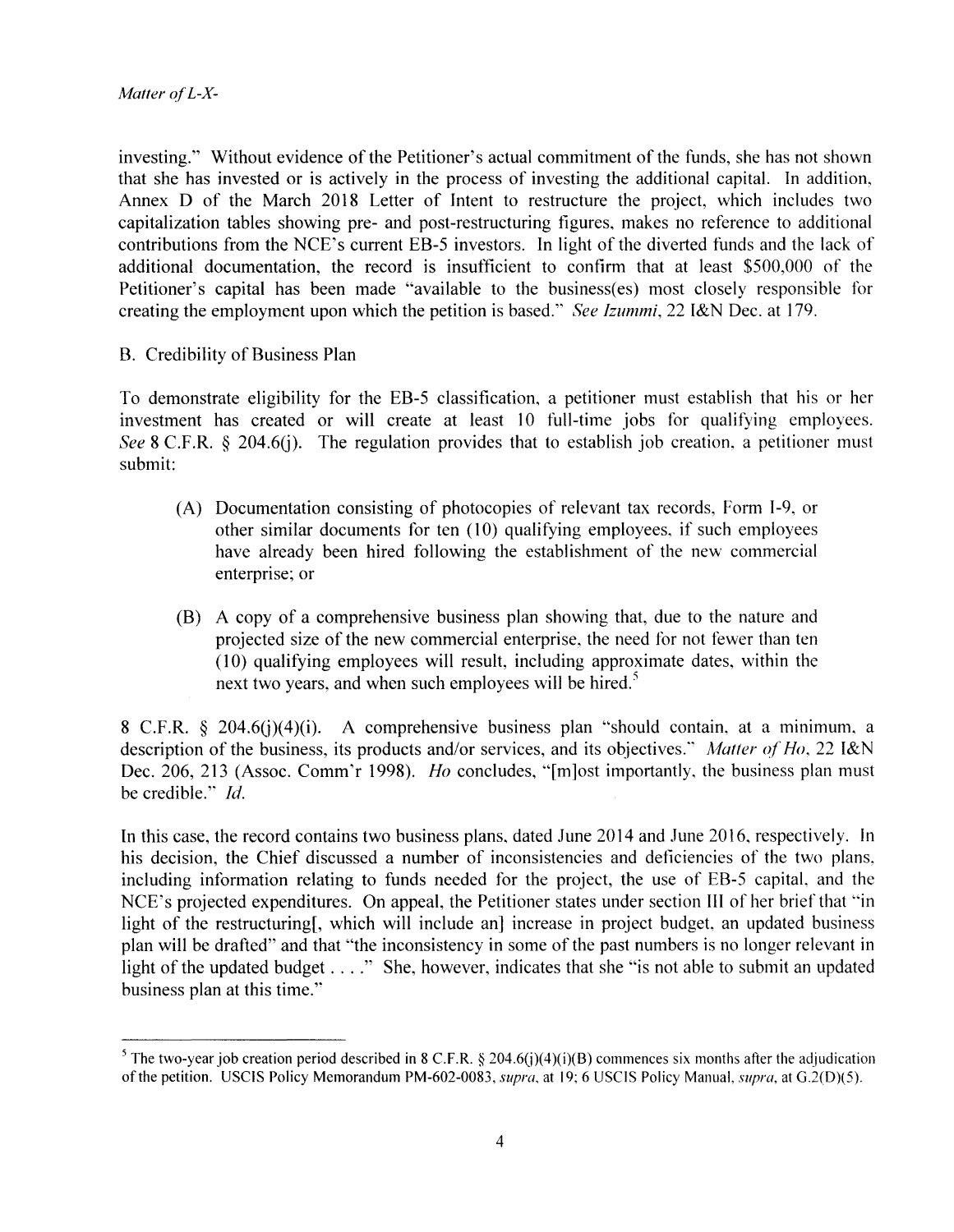.

The Petitioner has not satisfied the job creation requirement, because she has not submitted a comprehensive and credible business plan, as required under 8 C.F.R. § 204.6(j)(4)(j)(B). <sup>6</sup> She acknowledges that the two business plans in the record, which contain inconsistencies and deficiencies, no longer reflect the current status of the project, but that she is unable to provide an updated plan showing that, due to the nature and projected size of the NCE, the need for not fewer than 10 qualifying employees will result. *See id.* In addition, without an updated business plan that credibly and comprehensively details the current status of the project and its job creation potential. we have insufficient evidence to conclude that the changes the Petitioner seeks to make to the project do not constitute impermissible material changes. *See Jzummi,* 22 I&N Dec. at 175 (finding that ·'a petition cannot be approved at a future date after the petitioner becomes eligible under a new set of facts"); *Kungys v. United States,* 485 U.S. 759, 770-72 (1988) (holding that a change in fact is material if the changed circumstances would have a natural tendency to influence or are predictably capable of affecting the decision).

Moreover, while the Petitioner has put forth a restructuring plan, she has not shown that it will, more likely than not, result in the NCE's creation of the requisite number of jobs within the next two years.<sup>7</sup> The NCE appears to remain under receivership, and the Petitioner has not demonstrated that the receiver or the U.S. district judge who appointed the receiver has approved, or will likely approve, the restructuring plan. Under section I of her appellate brief, the Petitioner concedes that "[t]he restructuring will take time to effect given that it needs court approval." In addition, although the Petitioner states that she and one other EB-5 investor have executed a letter of intent to restructure the project, she has not offered evidence confirming that the NCE's remaining EB-5 investors have similarly agreed to the terms specified in the document or that their approval is not needed for restructuring.

Furthermore, according to a March 2018 letter from who claim to have been in negotiation "to get [the project] out of receivership," the "anticipated date for executing all documents pertaining to the restructuring of the deal is May 15th, 2018.'' As of the date of this decision, however, the Petitioner has offered no additional information on the status of the proposed restructuring. Similarly, according to a timeline she files on appeal, the project should have reached certain milestones, including executing "Definitive Restructuring Agreement,'' "'Senior Loan Agreement," and obtaining "Financing (HUD [U.S. Department of Housing and Urban Development] Loan)," but the record lacks evidence confirming that such events have occurred. Without additional corroboration, the record is insufficient to establish that the Petitioner has made at least \$500,000 available to the NCE for job creation purposes or that her investment will, more likely than not, create at least 10 full-time jobs for qualifying employees. *See lzummi,* 22 I&N Dec. at 179; 8 C.F.R. § 204.6(i)(4)(i)(B).

<sup>&</sup>lt;sup>6</sup> The Petitioner has not alleged, and the evidence does not demonstrate, that the NCE has already created any jobs. *See* 8 C.F.R. § 204.6(j)(4)(i)(A).

<sup>&</sup>lt;sup>7</sup> See supra note 5 and accompanying text.